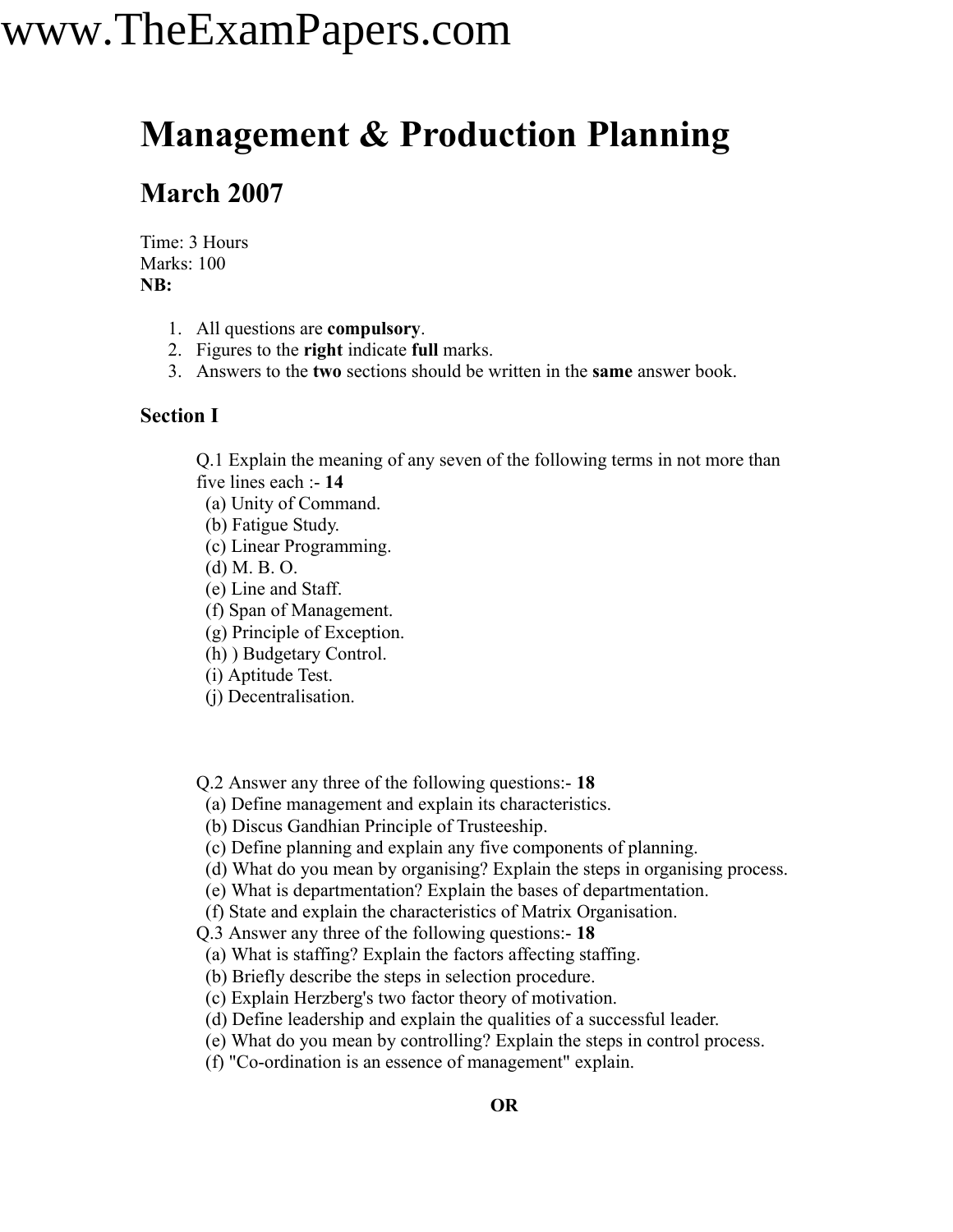### www.TheExamPapers.com

#### Q.3 Write short notes on any three of the following:- **18**

(i) Management as a Profession.

(ii) Techniques for Non-Programmed decisions.

(iii) Graicunas Theory.

(iv) Informal Organisation.

(v) Role of Interview.

(vi) Leadership Style.

#### **SECTION II**

Q.4 Explain the meaning of any seven of the following terms in about five lines each:- **14**

(a) Human Resource Management.

(b)  $360\text{\AA}^\circ$  Appraisal.

(c) Product Design.

(d) Refresher Training.

(e) Routing.

(f) Production and Productivity.

(g) Job Production.

(h) Quality Assurance.

(i) ABC Technique.

(j) Reorder Point.

Q.5 Answer any three of the following questions:- **18**

(a) What is Human Resource Development? Explain its Scope.

(b) Explain on-the-job methods of training and development.

(c) Explain the limitations of performance appraisal.

(d) What is production planning and control? Explain its objectives.

(e) Explain the characteristics of a good product design.

(f) What is continuous production system? Explain its advantages.

Q.6 Answer any three of the following questions:- **18**

(a) Explain the factors affecting industrial productivity.

(b) Explain the importance of suitable plant location.

(c) What is Quality Control? Explain any four techniques of Quality Control.

(d) Explain the problems in implementation of Total Quality Management in India.

(e) Explain the steps in Materials Requirement Planning.

(f) What do you mean by Inventory and Inventory Control? Explain Inventory Carrying Cost and Stock-out Cost.

#### **OR**

Q.6 Write short notes on any three of the following:- **18**

(i) Human Resource Accounting.

(ii) Importance of Performance Appraisal.